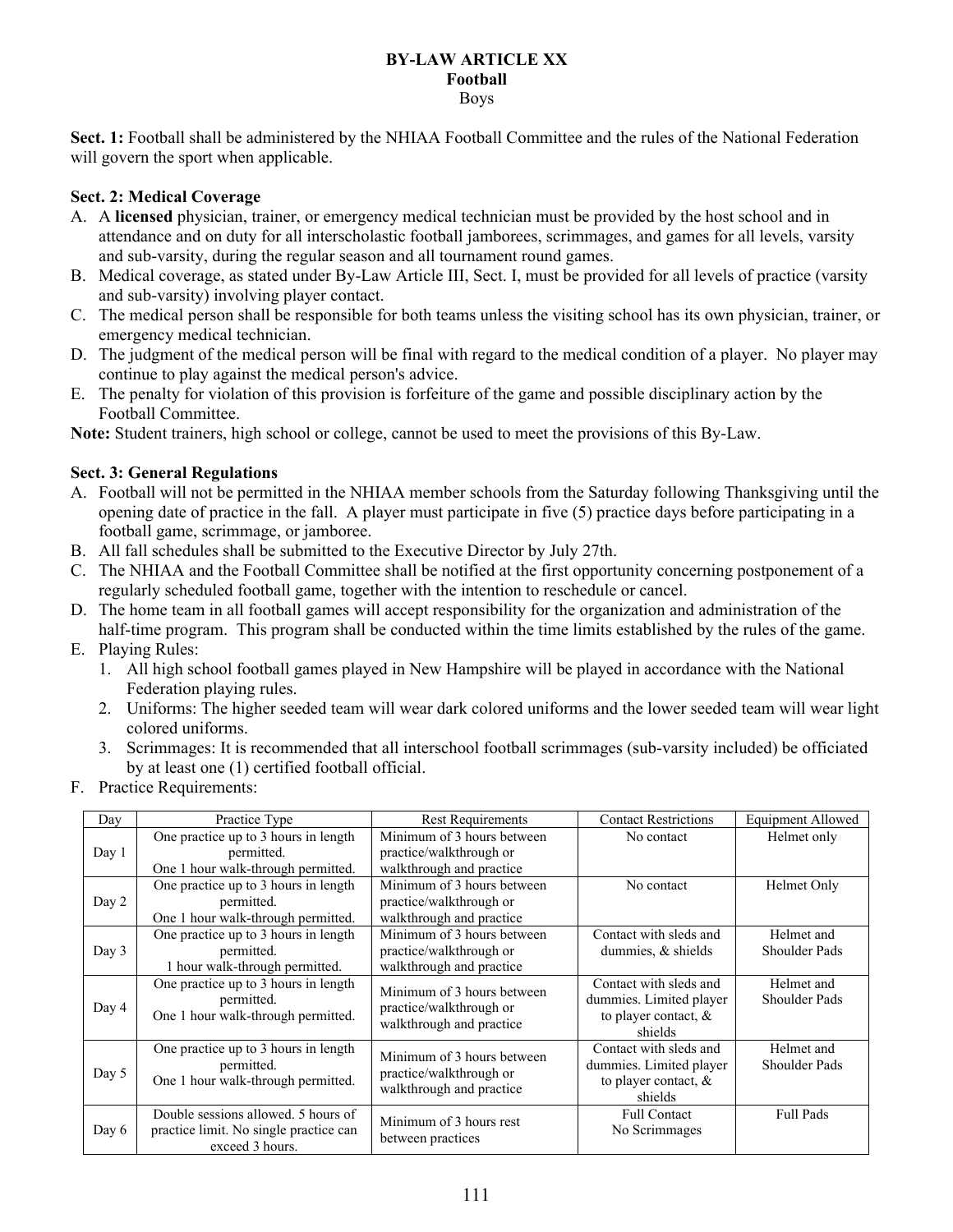| Day 7     | One practice up to 3 hours in length<br>permitted.<br>One 1 hour walk-through permitted.         | Minimum of 3 hours between<br>practice/walkthrough or<br>walkthrough and practice | Full Contact                              | <b>Full Pads</b> |
|-----------|--------------------------------------------------------------------------------------------------|-----------------------------------------------------------------------------------|-------------------------------------------|------------------|
| Day 8     | Double sessions allowed. 5 hours of<br>practice limit. No single practice can<br>exceed 3 hours. | Minimum of 3 hours rest<br>between practices                                      | <b>Full Contact</b><br>Scrimmages allowed | <b>Full Pads</b> |
| Day 9     | One practice up to 3 hours in length<br>permitted.<br>One 1 hour walk-through permitted.         | Minimum of 3 hours between<br>practice/walkthrough or<br>walkthrough and practice | <b>Full Contact</b><br>Scrimmages allowed | <b>Full Pads</b> |
| Day1      | Double sessions allowed. 5 hours of<br>practice limit. No single practice can<br>exceed 3 hours. | Minimum of 3 hours rest<br>between practices                                      | <b>Full Contact</b><br>Scrimmages allowed | <b>Full Pads</b> |
| Day<br>11 | One practice up to 3 hours in length<br>permitted.<br>One 1 hour walk-through permitted.         | Minimum of 3 hours between<br>practice/walkthrough or<br>walkthrough and practice | <b>Full Contact</b><br>Scrimmages allowed | <b>Full Pads</b> |
| Day<br>12 | Double sessions allowed. 5 hours of<br>practice limit. No single practice can<br>exceed 3 hours. | Minimum of 3 hours rest<br>between practices                                      | <b>Full Contact</b><br>Scrimmages allowed | <b>Full Pads</b> |
| Day<br>13 | One practice up to 3 hours in length<br>permitted.<br>One 1 hour walk-through permitted.         | Minimum of 3 hours between<br>practice/walkthrough or<br>walkthrough and practice | <b>Full Contact</b><br>Scrimmages allowed | <b>Full Pads</b> |
| Day<br>14 | Double sessions allowed. 5 hours of<br>practice limit. No single practice can<br>exceed 3 hours. | Minimum of 3 hours rest<br>between practices                                      | <b>Full Contact</b><br>Scrimmages allowed | <b>Full Pads</b> |

## **Scrimmages are limited to no more than two (CM 1.2019)**

## **Definitions**

**"Practice"** is defined as the time a participant engages in physical activity. Warm-up, stretching, cool down activities and weight lifting are to be included as part of practice time. Meetings and film study do not count towards practice activities.

**"Walkthrough"** is defined as a teaching opportunity with no intense physical activity and no contact. Helmets are permitted to be worn and the use of footballs is permitted. A walkthrough cannot be longer than 1 hour in duration. **"Rest Period"** is defined as the time between the end of a walkthrough/practice and the beginning of the next walkthrough/practice. During this time, no physical activity is permitted.

**"Scrimmage"** is defined as any action which simulates any game play conditions (1v1 through 11v11) where members of one school would be organized against members of one or more schools.

**"Limited player to player contact"** is defined as contact within drills and individual periods at half speed i.e., fit and shed drill, form tackle drill

**"Day Off"** The 14-day acclimatization period is 14 practice/scrimmage days, not calendar days.

**14-day Acclimatization Period begins first day of practice. (CM 1.2019)** 

### **Sect. 4: Divisional Alignment**

Football shall be aligned into four (4) divisions based upon enrollments and petitions subject to the approval of the Classification Committee.

| <b>Division I</b> | $(900 + )$  | 20 Schools              |                 |
|-------------------|-------------|-------------------------|-----------------|
| <b>North</b>      | South       | East                    | West            |
| Bedford           | Londonderry | Dover                   | *Bishop Guertin |
| Concord           | Pinkerton   | Exeter                  | Keene           |
| Goffstown         | Salem       | Portsmouth-Oyster River | Merrimack       |
| Man. Central      | Alvirne     | Spaulding               | Nashua North    |
| Man. Memorial     | Windham     | Winnacunnet             | Nashua South    |

| <b>Division II</b> | (899-606) 18 Schools        |
|--------------------|-----------------------------|
| East               | West                        |
| Gilford/Belmont    | Bow                         |
| Kennett            | Hanover                     |
| Kingswood          | Hillsboro-Deering-Hopkinton |
| Merrimack Valley   | Hollis Brookline            |
| Pembroke           | John Stark                  |
| Plymouth           | Lebanon                     |
| Sanborn            | Manchester West             |
| *St. Thomas        | Milford                     |
| *Timberlane        | Souhegan                    |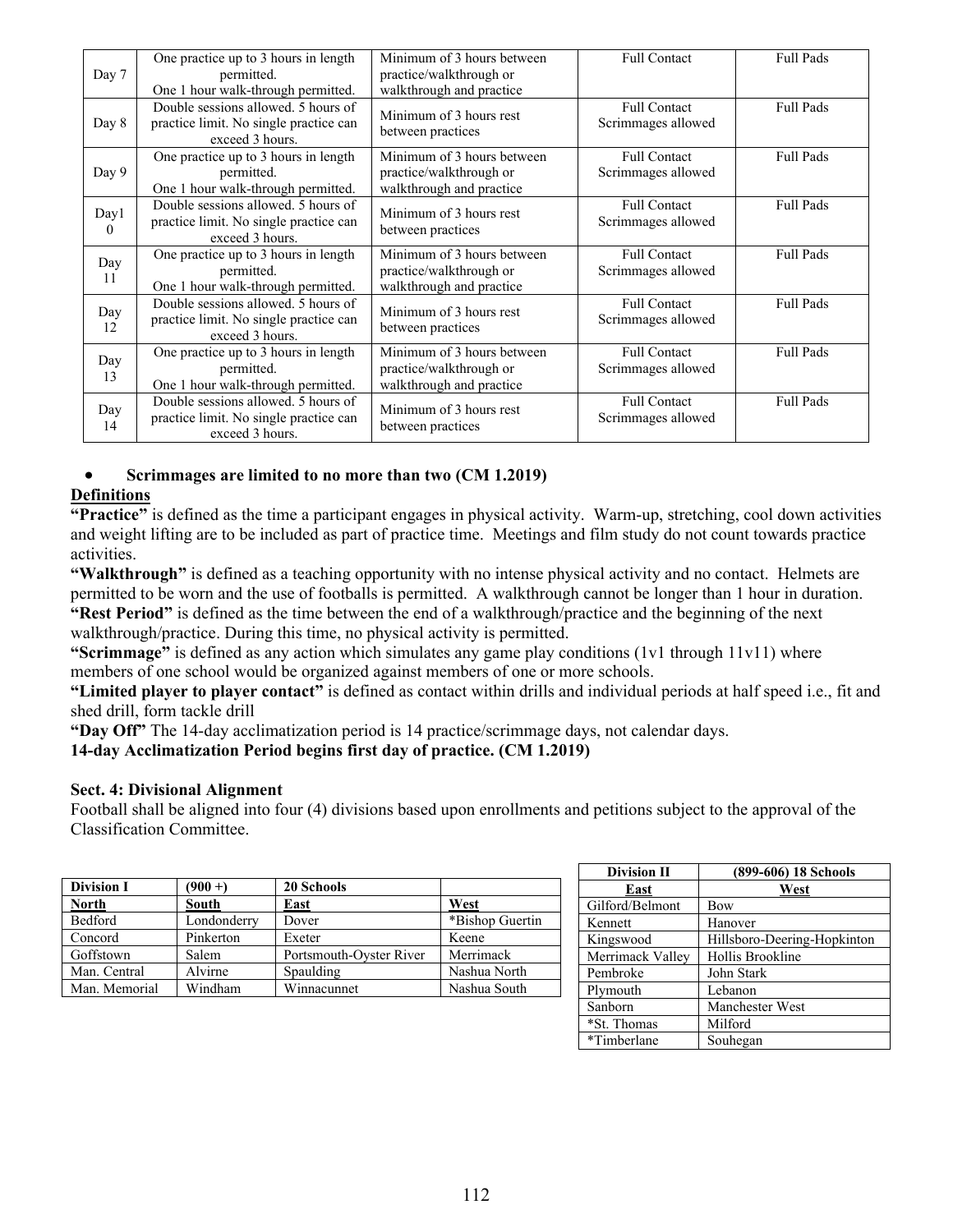| <b>Division III</b><br>(436-605) 10 Schools |  |  |
|---------------------------------------------|--|--|
| Campbell                                    |  |  |
| ConVal                                      |  |  |
| Inter-Lakes-Moultonborough                  |  |  |
| Kearsarge                                   |  |  |
| Laconia                                     |  |  |
| Monadnock                                   |  |  |
| Pelham                                      |  |  |
| <b>Stevens</b>                              |  |  |
| *Trinity                                    |  |  |
| Winnisquam                                  |  |  |

| <b>Division IV</b>   |  |  |
|----------------------|--|--|
| $(1-435)$ 10 Schools |  |  |
| <b>Bishop Brady</b>  |  |  |
| Epping-Newmarket     |  |  |
| *Fall Mountain       |  |  |
| Farmington-Nute      |  |  |
| Franklin             |  |  |
| Mascoma              |  |  |
| Newfound             |  |  |
| *Newport             |  |  |
| Raymond              |  |  |
| *Somersworth         |  |  |

## **Sect. 5: Criteria of Play**

No school may play another school more than once during the regular season except when the number of schools in a division is eight (8) or less after petitions, then a school may play one other school twice during the regular season. Thanksgiving Eve/Thanksgiving Day games are to be submitted on your original schedule. However, these games will not count toward your maximum/minimum number of games nor will they be counted in the standings.

### **Sect. 6: Tournament Selection will be based on (A waiver of BLA I: Policy; Sect. 16 was granted to the Football Committee for the 2021-22 season):**

- Division I:
	- 1. The team in each conference with the best overall win/loss regular season record will be the conference champions. The conference champions will host first round regardless of record.
	- 2. The remaining four tournament teams will be selected by the two-best win/loss records of non conference champions in the North/East scheduling cluster and the two best from the South/West scheduling cluster. *(8 teams; 4 teams per 2 brackets, winners advancing to finals)*
	- 3. The four conference champions will be seeded first or second according to win/loss record against common opponents.\* The remaining teams will be seeded third or fourth according to win/loss record against common opponents.\*

(Ex.: in North/East 1v4, 2v3; South/West 1v4, 2v3)

The semifinal round is played versus common opponents.  $*$  Winner of N/E 1v4 plays winner of N/E 2v3; winner of S/W 1v4 plays winner of S/W 2v3.

\*Common opponents for the 2020 season are: North/East conferences and South/West conferences

## **Seeding for Finals** *(still part of Division I)*

- The Football Point Rating System will be utilized to seed the two final teams in Division I based on their record through the semifinal round.
- Division II:
- 1. The team in each conference (East and West) with the best Football Point Rating for the regular season will be the conference champions. These teams will be seeded  $1^{st}$  or  $2^{nd}$  based on their point rating.
- 2. The next six teams with the best Football Point Rating in the Division will be selected to compete in the quarterfinals. These teams will be seeded 3-8 based on their point rating.
- 3. The bracket will follow By-Law Article I: Policy, Sect. 16: Tournament Pairings (1vs8; 2vs7; 3vs6; 4vs5).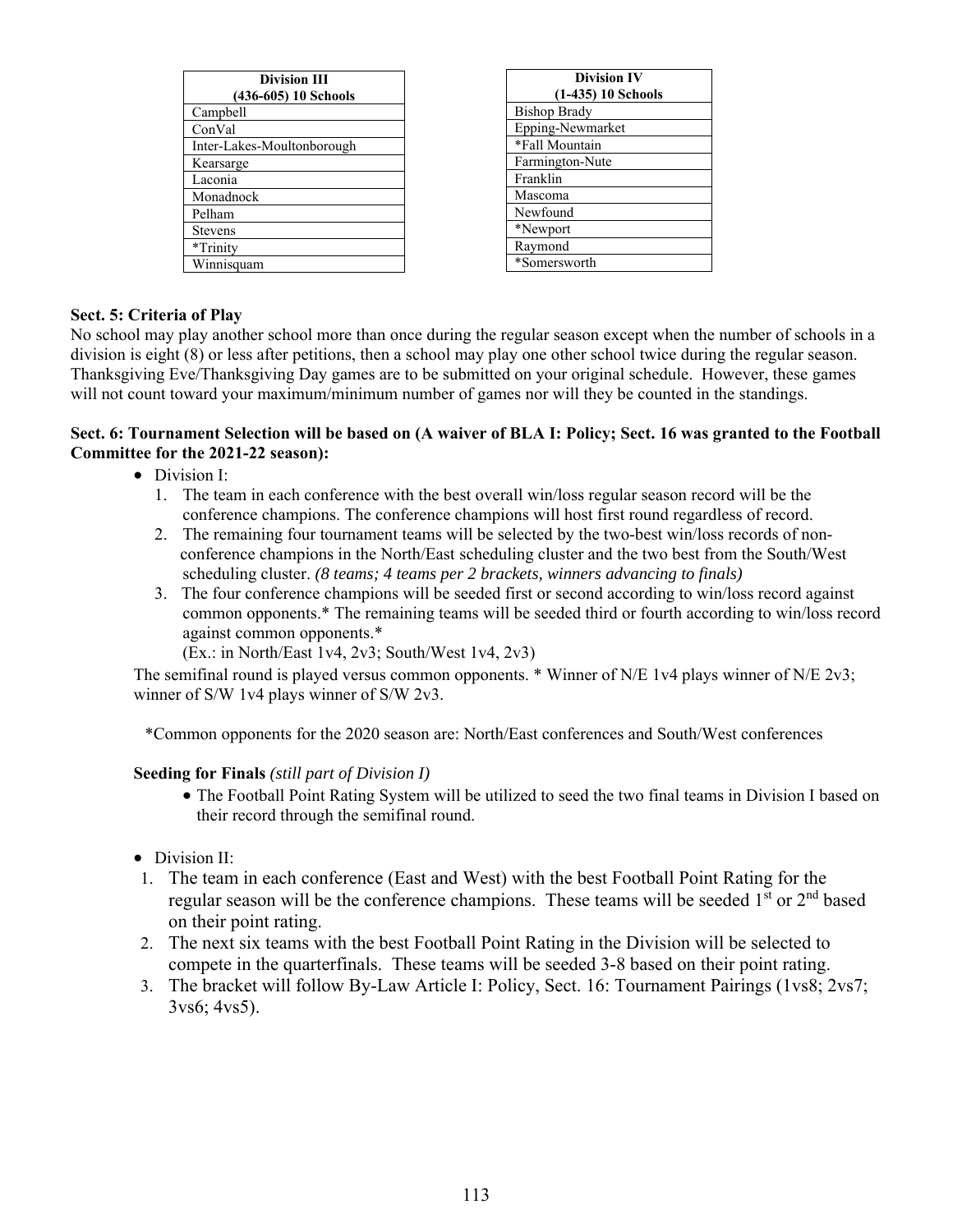- $\bullet$  Division III & IV (CM5.2020):
- 1. The top four teams with the best Football Point Rating in the Division will be selected to compete in the tournament. These teams will be seeded 1-4 based on their point rating.
- 2. The bracket will follow By-Law Article I: Policy, Sect. 16: Tournament Pairings (1vs4; 2vs3)
- Only games in division will count toward tournament selection prior to the Tie-Breaking Procedure.
- $\triangleright$  Non-divisional and out-of-state games DO NOT count in the standings for all divisions. These games will be utilized during the tie-breaking procedures if necessary; therefore, it will be necessary to manually report scores to the NHIAA.

### **Sect. 7: Tie Breaking Procedure**

In the event of a tie for a tournament position, the Football Committee shall resolve the tie by using the following criteria (CM 5.2018):

- A. If two schools are tied for a tournament position:
	- a. The winner of Head-to-Head competition will be selected.
	- b. The Football Point Rating System will be applied.
	- c. Football Point Rating against NHIAA divisional opponents selected for the tournament including all teams involved in a tie for the last position. Once the tournament teams have been selected, the teams that were tied for the last position are no longer used in breaking ties as they are not considered tournament teams.
	- d. Quality of wins against tournament teams in division including all teams involved in a tie for last position (ranking) \*\*
	- e. Football Point Rating against divisional opponents on the road \*\*\*
	- f. Football Point Rating against divisional opponents at home.
	- g. Wins on the road regardless of division or state.
	- h. Wins at home regardless of division or state.
	- i. If teams are still tied, the team that defeated the highest NHIAA seeded team in their division (this includes both tournament and non-tournament teams) will be selected.
- B. If three (3) or more schools are tied for a tournament position:
	- a. The winner in head-to-head competition will be used if all schools involved in the tie have competed against each other.
	- b. The Football Point Rating System will be applied.
	- c. Football Point Rating against NHIAA divisional opponents selected for the tournament including all teams involved in a tie for the last position. Once the tournament teams have been selected, the teams that were tied for the last position are no longer used in breaking ties as they are not considered tournament teams.
	- d. Quality of wins against tournament teams in division including all teams involved in a tie for last position (ranking) \*\*
	- e. Football Point Rating against divisional opponents on the road \*\*\*
	- f. Football Point Rating against divisional opponents at home.
	- g. Wins on the road regardless of division or state.
	- h. Wins at home regardless of division or state.
	- i. If teams are still tied, the team that defeated the highest NHIAA seeded team in their division (this includes both tournament and non-tournament teams) will be selected.

\*\* Ranking is defined as the total number of wins by beaten opponents in division that qualify for the tournament against other tournament teams divided by the total number of games against tournament opponents. Example: If you played eight tournament teams and you beat three of them, you would add the wins against tournament teams of those three beaten opponents. You would then divide that total by the number of tournament opponents played by all eight of the tournament teams you have played.